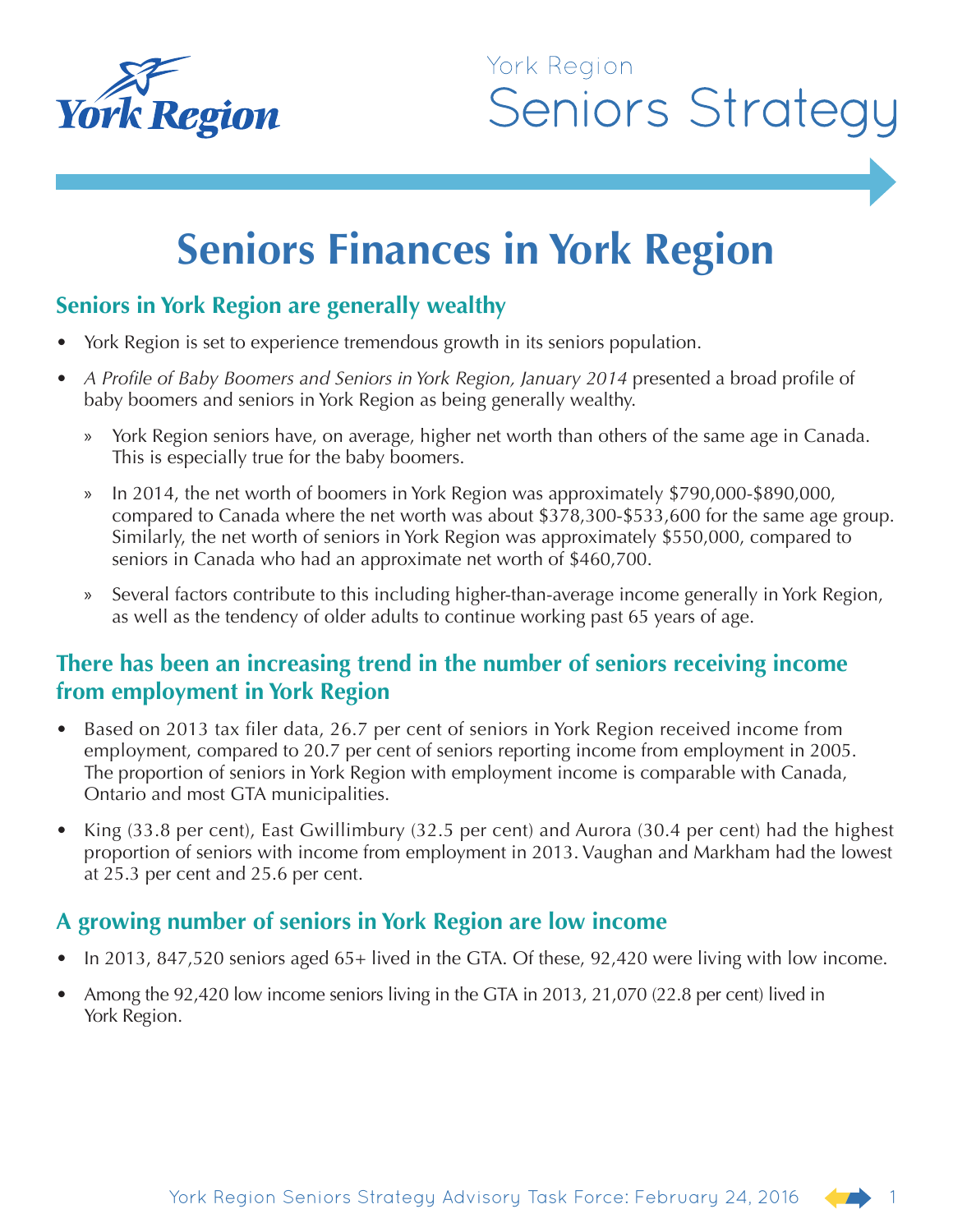

*Source: Statistics Canada, Small Area and Administrative Data Division, 2000-2011 Annual Estimates for Census Families and Individuals 13C0016* 

# **Seniors make up a small portion of York Region residents living with low income, but their share increased between 2000 and 2013**

*Note: the Low Income Measure–After Tax (LIM-AT) threshold for a single person is \$17,371, and for a couple is \$24,371.*

- The number of residents living with low income across all age groups in York Region increased from almost 98,000 in 2000 to almost 165,000 in 2013.
- The number of low income residents in York Region continues to grow faster than the overall population – 8.8 per cent increase in low income residents since 2011, compared to a 3.5 per cent increase for the overall population.
- In 2013, there were approximately 145,000 seniors aged 65+ in York Region. Of these about 21,000 were low-income, representing a low income rate of 14.6 per cent for seniors. This is similar to the rate for children (15.1 per cent) and working age adults (15 per cent) in the Region.
- By comparison, the low income rate for seniors 65+ in 2013 was 6.4 per cent for Canada and 6.5 per cent for Ontario.

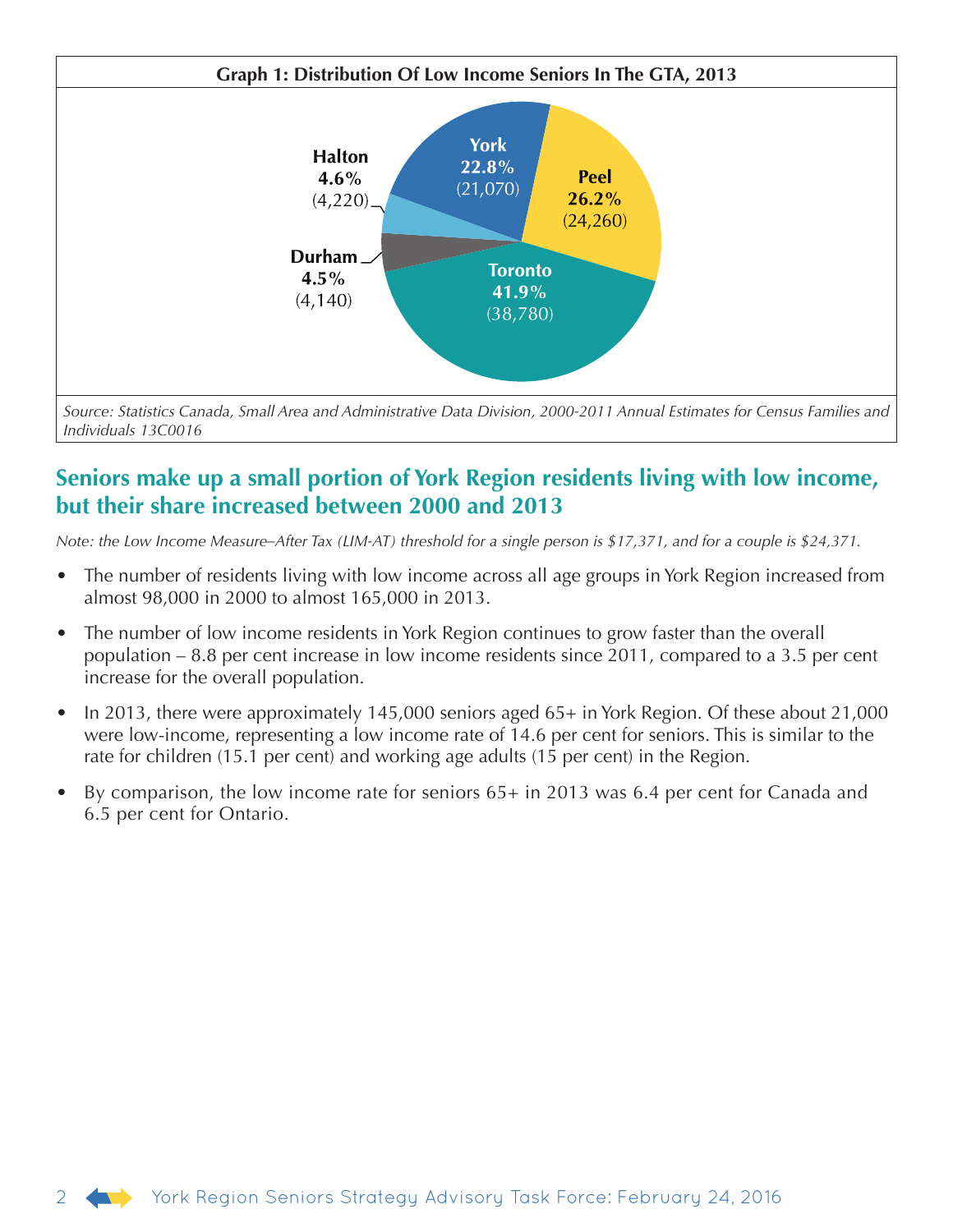

*Source: Statistics Canada, Small Area and Administrative Data Division, 2000-2011 Annual Estimates for Census Families and Individuals 13C0016*



*Source: Statistics Canada, Small Area and Administrative Data Division, 2000-2011 Annual Estimates for Census Families and Individuals 13C0016*

- While seniors make up a small portion of York Region residents living with low income, their share has increased from approximately 7 per cent in 2000 to 12.8 per cent in 2013. This reflects York Region's overall aging profile, and could also be the result of:
	- » Increased number of immigrant seniors with little income and not eligible for Old Age Security benefits
	- » Decreasing coverage of private workplace pension plans
	- Reduced returns from savings and investments
- The percentage of children living in low income families in York Region decreased from 31 per cent in 2000 to 23 per cent in 2013. The introduction of government Child Benefits is likely one of the factors contributing to some York Region families getting out of low income since 2000.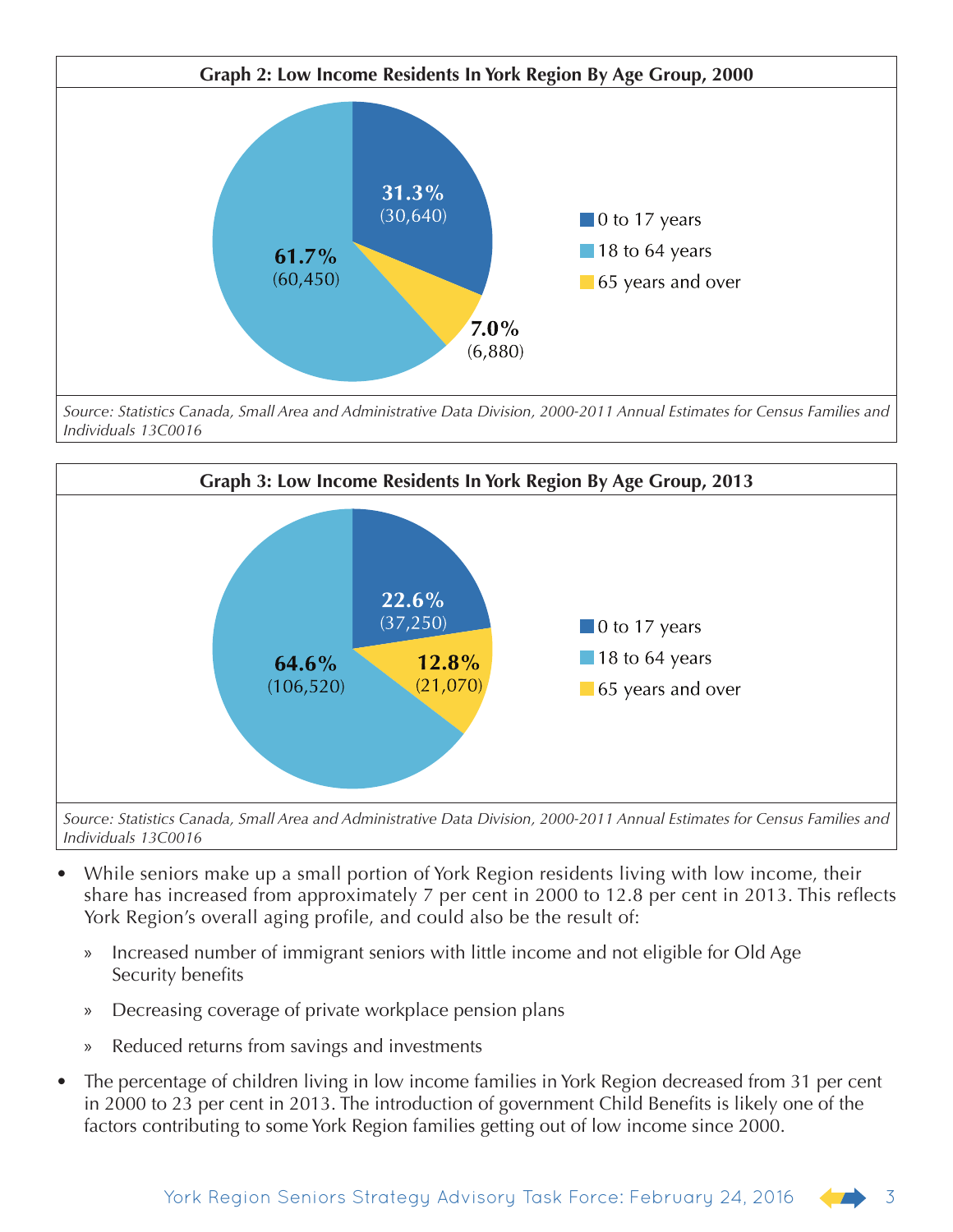- The percentage of York Region working age residents living with low income also increased, from 62 per cent in 2000 to 66 per cent in 2013.
- While low income across all three age groups grew in numbers between 2000 and 2013, the seniors age group grew faster than working age and children living with low income.
- The trend is similar in Ontario, with the proportion of seniors and working age living in low income increasing between 2000 and 2013.

# **Seniors living alone are at higher risk of living with low income because they only have one income to rely on and are less likely to have the support of an additional family member(s)**

- Seniors living alone are a vulnerable group in York Region. Of all low income seniors 65+ in York Region, 43 per cent live alone.
- In 2013, the low income rate for seniors living alone in York Region was 24.2 per cent (for a total of 9,000 residents). These residents included seniors living alone, as well as those single seniors living with someone else, whether related or unrelated to them. By comparison, the low income rate for seniors living in census families was 11.7 per cent (for a total of 12,000 residents).

# **More than half of seniors in York Region did not report income from private pensions**

- In 2013, 47.8 per cent of seniors in York Region reported income from private pension (workplace pension plans), which pay a guaranteed income upon retirement. This means that more than half (52.2 per cent or 74,150 seniors in York Region) had to rely on income from Canada Pension Plan, RRSPs or personal savings.
- The proportion of seniors in York Region with income from private pensions is the lowest in the GTA and below provincial (61.8 per cent) and national (59.5 per cent) levels.
- Markham and Richmond Hill have the lowest proportion of seniors with income from private pensions, at 40.7 per cent and 42.1 per cent respectively. Aurora and East Gwillimbury have the highest proportion of seniors with private pensions, at 63 per cent and 62.5 per cent.

## **Many immigrant seniors arriving in York Region between 2010 and 2014 came from countries that do not have social security agreements with Canada, meaning they do not qualify for partial government pensions**

- All residents who reach the age of 65 and reside in Canada for at least 10 years may be eligible for the federally funded Old Age Security program (OAS). Seniors receive the full amount if they have lived in Canada for 40 years and may qualify for a partial pension if they have lived in Canada for at least 10 years.
- Seniors who have lived in Canada for less than 10 years may still qualify for OAS if their previous country of residence has an international social security agreement with Canada (for example, if an immigrant senior lived and worked in the United States for four years, they will be able to receive a partial pension after living in Canada for six years).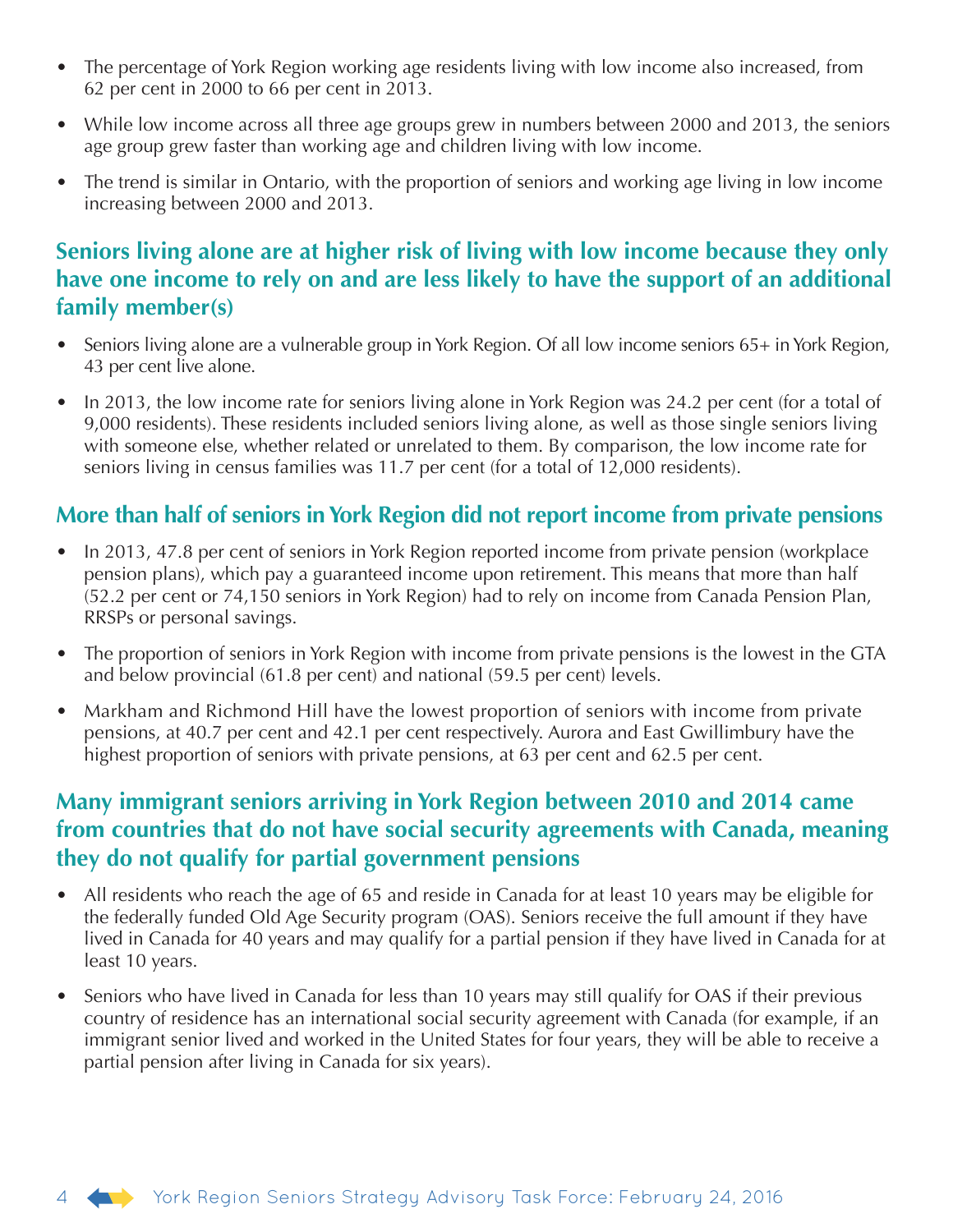• However, many immigrant seniors who arrived in York Region between 2010 and 2014 are from countries such as: China, Iran, Russia, Iraq and Pakistan, which do not have social security agreements with Canada. Therefore, 15,240 seniors in York Region (or 10.7 per cent) did not receive OAS or the Guaranteed Income Supplement in 2013, compared to 4.9 per cent in Ontario and 3.9 per cent in Canada. Peel Region has a similar number of seniors not receiving OAS – 10.6 per cent (16,120 seniors).

# **Many seniors in York Region do not have enough income for a healthy diet**

- Research has shown that poverty is the root cause of food insecurity.
- Each year York Region conducts the Nutritious Food Basket Survey. This survey measures the cost of basic healthy eating, based on Eating Well with Canada's Food Guide and eating behaviours from the *Canadian Community Health Survey* results.

#### **Table 1: The Cost of the Nutritious Food Basket in York Region (2015)**

|                                                                                                                                         | <b>Per Week</b> | <b>Per Month</b> |  |  |
|-----------------------------------------------------------------------------------------------------------------------------------------|-----------------|------------------|--|--|
| Single man 51-70 years old                                                                                                              | \$63.64         | \$275.56         |  |  |
| Single man over 70 years old                                                                                                            | \$63.05         | \$273.01         |  |  |
| Single woman 51-70 years old                                                                                                            | \$48.74         | \$211.04         |  |  |
| Single woman over 70 years old                                                                                                          | \$47.89         | \$207.36         |  |  |
| Couple, over 70 years old                                                                                                               | \$101.70        | \$440.36         |  |  |
| Reference: york.ca/wps/wcm/connect/yorkpublic/0c323f63-3371-4a14-bd6c-11214cbe8ae6/Nutritious_Food_Basket_<br>Factsheet.pdf?MOD=AJPERES |                 |                  |  |  |

- The health effects of not being able to afford a nutritious diet include:
	- » Having less milk, fruits and vegetables
	- » Often not getting enough important nutrients
	- » Finding it more difficult to manage chronic diseases such as heart disease, diabetes and high blood pressure
	- » Being more likely to report having poor physical health, poor mental health, multiple health conditions, restricted activity and poor social support
	- » Being less productive at work or less able to do well in school

# **Preliminary data indicates that the value of liquid assets increases as age increases in York Region**

- Preliminary data indicates that York Region's low income seniors (65+) are better off compared to low income residents in the 45-54 and 55-64 age categories when considering liquid assets.
	- » The value of liquid assets in those York Region households maintained by someone 65 years of age and older, with an income below \$40,000, is approximately \$166,152; compared to \$137,000 for seniors in this category in Ontario.
	- » The value of liquid assets is estimated at \$153,589 for York Region households with incomes below \$40,000, which are maintained by a person 55-64 years of age.